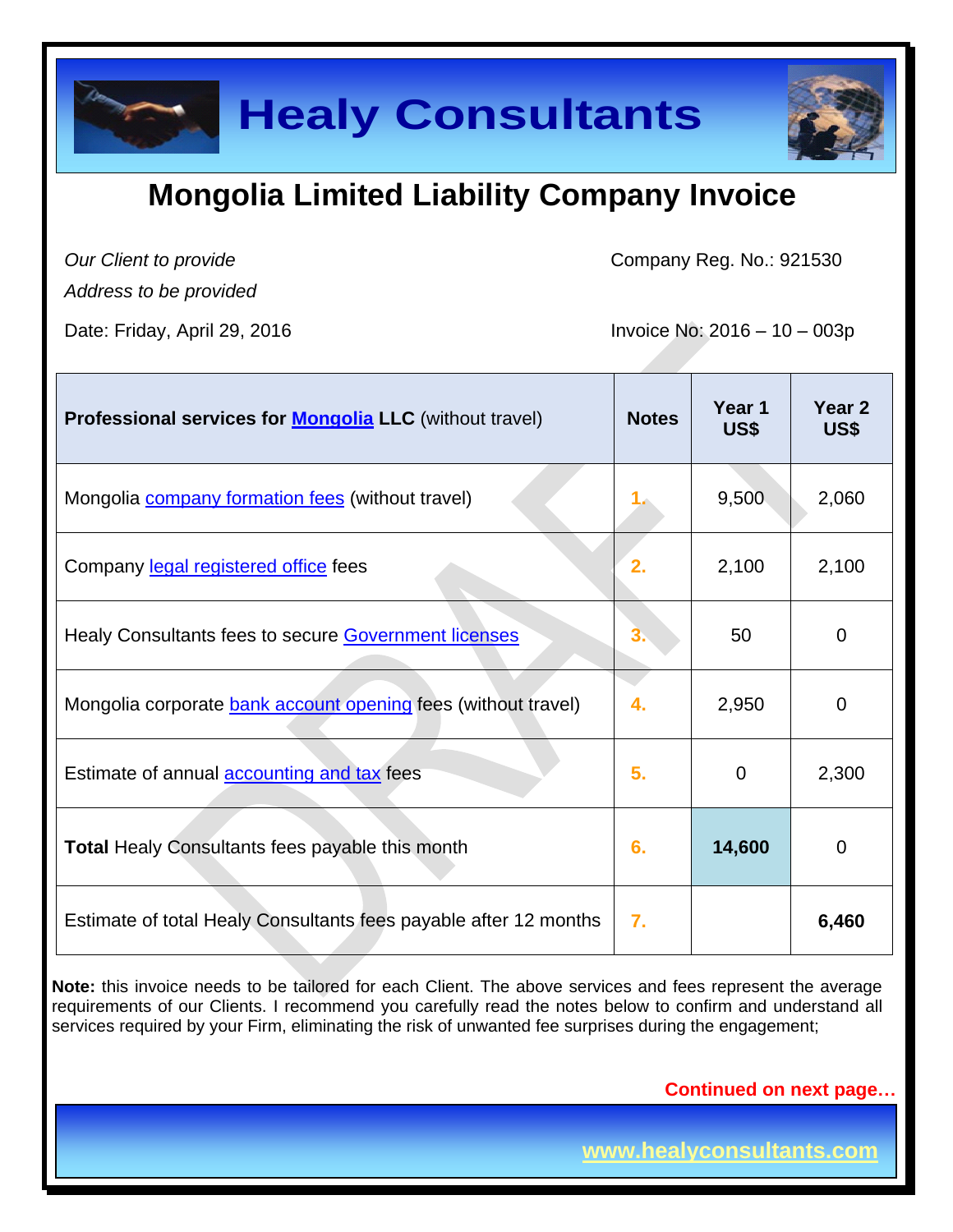

## **Mongolia Limited Liability Company Invoice**

#### *Notes to invoice above*

**1.** Healy Consultants fees to efficiently and effectively complete Mongolia company registration within [7 weeks,](http://www.healyconsultants.com/mongolia-company-registration/fees-timelines/#timelines) including i) choosing the optimum regulatory license for our Client's business activities **ii)** reserving a company name with [General Department of Taxation](http://en.mta.mn/) **iii)** settling our accountant and lawyer fees and **iv)** preparing a high quality company incorporation application for [Ministry of Economic Development;](http://investmongolia.com/en/)

All [engagement fees](http://www.healyconsultants.com/company-registration-fees/) (click link) are agreed and paid up front and agree to the fees published on our country web pages. Consequently, there are no hidden fees, surprises or ambushes throughout the engagement. All engagement deadlines are agreed up front in the form of a [detailed project](http://www.healyconsultants.com/index-important-links/example-project-plan/)  [plan,](http://www.healyconsultants.com/index-important-links/example-project-plan/) mapping out [deliverables](http://www.healyconsultants.com/deliverables-to-our-clients/) by week throughout the engagement term;



Every week during the engagement, Healy Consultants will email our Client a [detailed status](http://www.healyconsultants.com/index-important-links/weekly-engagement-status-email/)  [update.](http://www.healyconsultants.com/index-important-links/weekly-engagement-status-email/) Our Client is immediately informed of engagement problems together with solutions. Your dedicated engagement manager is reachable by phone, Skype, live chat and email and will communicate in your preferred language;

**2.** In accordance with the Mongolia [Companies Law,](file:///C:/Users/Aidan%20Healy/Downloads/MNG57599.pdf) each Mongolia resident company shall as from the date of its incorporation have a legal registered office in Mongolia, to which all official government communications and notices may be addressed. To comply with this statutory requirement, Healy Consultants' Mongolia office will be the registered office address for your company. Thereafter, this address will be used to receive government correspondence including **i)** tax letters **ii)** notice of the legal annual return; and **iii)** all government communications. Most of our Clients wish to place [Healy Consultants'](http://www.healyconsultants.com/corporate-outsourcing-services/company-secretary-and-legal-registered-office/) office address on invoices, contracts, websites and business cards;

**3.** This fee is an estimate of government costs payable during your Firm's engagement. For transparency purposes, all government fee payments will be supported by original receipts and invoices. Examples of government costs include include **i)** reserving a company name with [General Department of Taxation](http://en.mta.mn/) **ii)** registration of legal entity with the [Ministry of Economic](http://investmongolia.com/en/)  [Development](http://investmongolia.com/en/) and applying for Foreign Investment and Foreign Trade Agency and **iii)** preparing a company seal. Following engagement completion, Healy Consultants will refund our Client any excess of funds received over actual Government costs paid;

**Continued on next page…**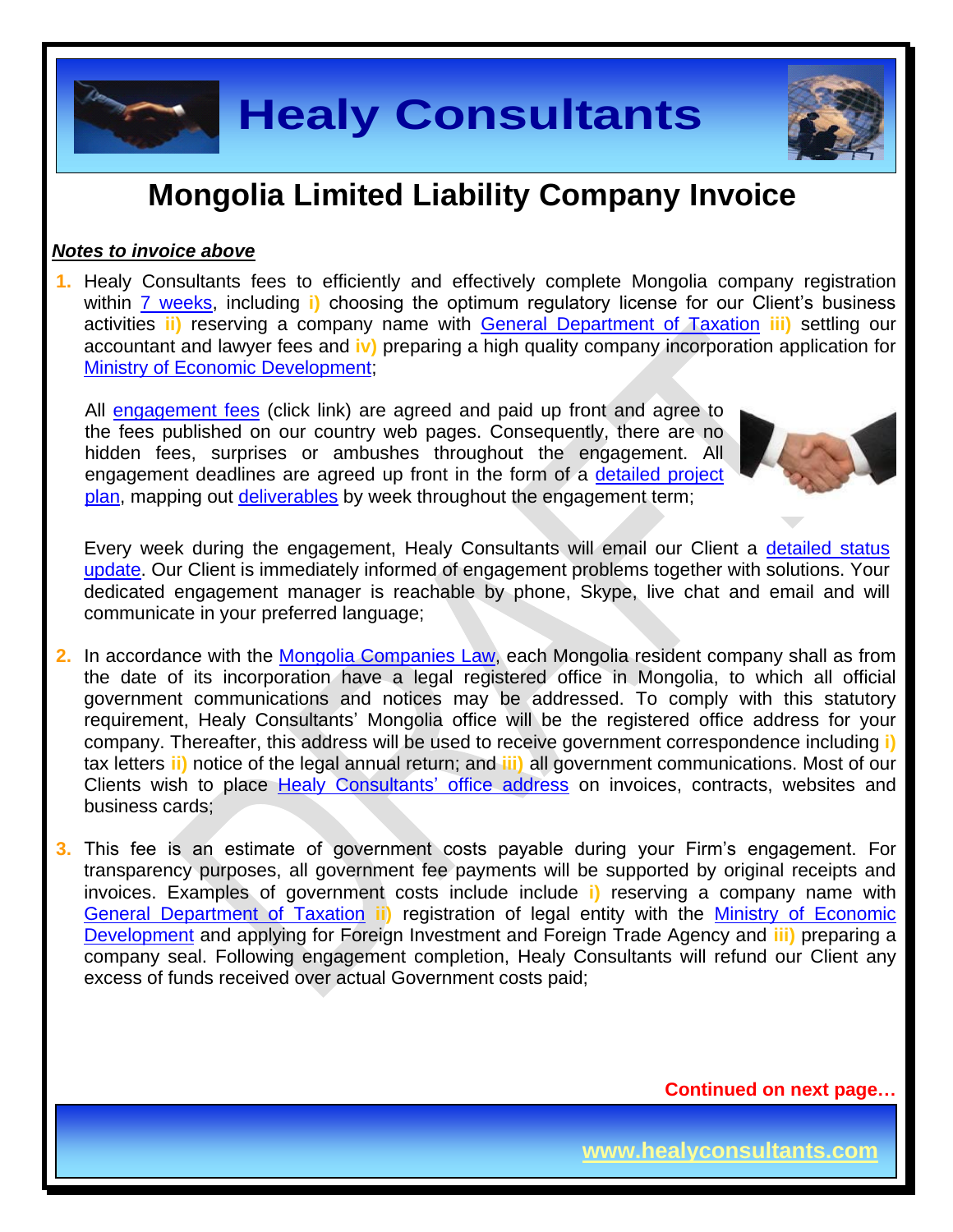

## **Mongolia Limited Liability Company Invoice**

**4.** Healy Consultants will be pleased to open a Mongolia corporate bank account without our Client travel. It is a time consuming task, and Healy Consultants will shelter our Client from the associated administrative challenges. As you can appreciate, it is a difficult task to obtain bank account approval through a newly formed company when shareholders, directors and bank signatories reside overseas. Healy Consultants will prepare a business plan for the bank to optimize the probability of corporate bank account approval. Depending on our Client's business and nationality, there is a 20% probability the banks will request a bank signatory to travel for a one hour bank interview. Healy Consultants will try its best to negotiate with the bank for a travel exemption. If our Client must travel to Mongolia for corporate bank account opening, Healy Consultants will refund our Client US\$950;

If our Client is not comfortable with only a Mongolia corporate bank account, Healy Consultants will be pleased to open [an international corporate bank account](http://www.healyconsultants.com/international-banking/) (click link) outside of Mongolia. Examples include New York, Germany, Liechtenstein, Austria, Bulgaria, South Africa, Australia, London, South America or Dubai. All banks will be top tier banks in these countries with excellent internet banking services. Example of our global banking partners include HSBC, Standard Chartered Bank, Citibank, Barclays, Standard bank, ANZ bank, VTB bank, UBS, Credit Suisse;

The banks enjoy ultimate power of approval of corporate bank account applications. Consequently, guaranteed success is outside of Healy Consultants' control. What is inside our control is the preparation and submission of a high quality bank application that maximizes the likelihood of approval. To date, we enjoy a 100% approval record because of [our global banking relationships](http://www.healyconsultants.com/international-banking/corporate-accounts/) and determination'

Global banks continue to tighten corporate bank account opening procedures, their internal compliance departments completing more thorough due diligence of Clients. Consequently, our Clients should expect the bank account approval period to take up to 4 weeks. Furthermore, global banks now require evidence of proof of business in the country where the corporate bank account will be, including sales contracts or lease agreement;







**Continued on next page…**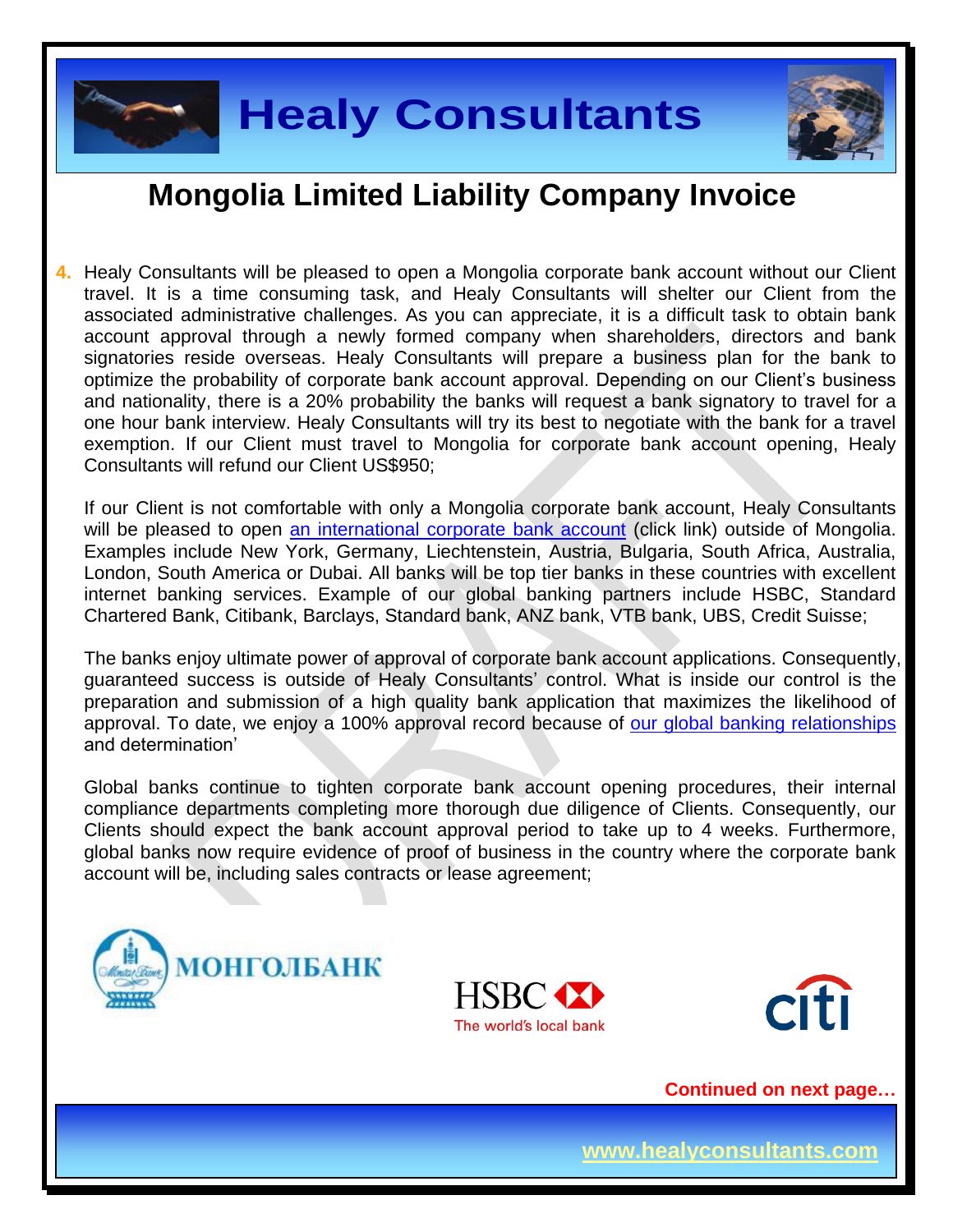



### **Mongolia Limited Liability Company Invoice**

**5.** For an active trading company, these [accounting and tax](http://www.healyconsultants.com/mongolia-company-registration/accounting-legal/) fees are an estimate of Healy Consultants fees to efficiently and effectively discharge your annual company accounting and tax obligations. Following receipt of a set of draft accounting numbers from your company, Healy Consultants will more accurately advise accounting and tax fees. For a dormant company, Healy Consultants fees are only US\$ 950;



- **6.** All fees quoted in this invoice correspond to fees quoted [on Healy Consultants' website.](http://www.healyconsultants.com/company-registration-fees/) Please review this invoice carefully to identify errors. During the rush of the business day, it is possible that Healy Consultants inadvertently made fee calculation errors, typing errors or omitted services or omitted historic fee payments from Clients. In the unfortunate event you identify invoice errors, please revert to me directly re the same. I apologize in advance if I or my staff made invoice errors;
- **7.** Assuming our Clients re-engage Healy Consultants in year 2, this fee is an estimate of the fees payable next year, 12 months after the date of company registration;
- **8.** The fees quoted in this invoice are a prediction of the fees required to efficiently and effectively complete this engagement in a timely manner. If during the engagement Healy Consultants realizes that the project is more complex than anticipated, requiring a large additional investment of time, my Firm will revert to request additional fees. If Healy Consultants completes the engagement faster and more easily than expected, Healy Consultants is happy to refund some fees to our Client;
- **9.** Engage Healy Consultants to [project manage](http://www.healyconsultants.com/project-manage-engagements/) business set up in every country on the planet. We are the best in the [world](http://www.healyconsultants.com/best-in-the-world/) at what we do, timely completing the  $A$  to  $Z$  of every country engagement;
- **10.**In accordance with the [Mongolia Companies Law,](file:///C:/Users/Aidan%20Healy/Downloads/MNG57599.pdf) the minimum paid-up share capital for foreign investors, that hold more than 25% of the company shares, is US\$100,000. Ordinarily, the minimum paid-up share capital amounts to ~US\$500 (MNT1 million). To optimize engagement efficiency and minimize delays, Healy Consultants is happy to deposit these funds on behalf of our clients;
- 11. If our Client requires non-resident nominee shareholder and director services [\(click link\),](http://www.healyconsultants.com/corporate-outsourcing-services/nominee-shareholders-directors/) Healy Consultants will be pleased to assist. Our fee for professional, passive nominee non-resident corporate shareholder amounts to US\$2,100 per annum. Our fee to be both non-resident nominee director and shareholder amounts to US\$6,600 per annum. Being the sole shareholders and sole director of a Client's company exposes Healy Consultants to reputation, litigation and financial risk;

**Continued on next page…**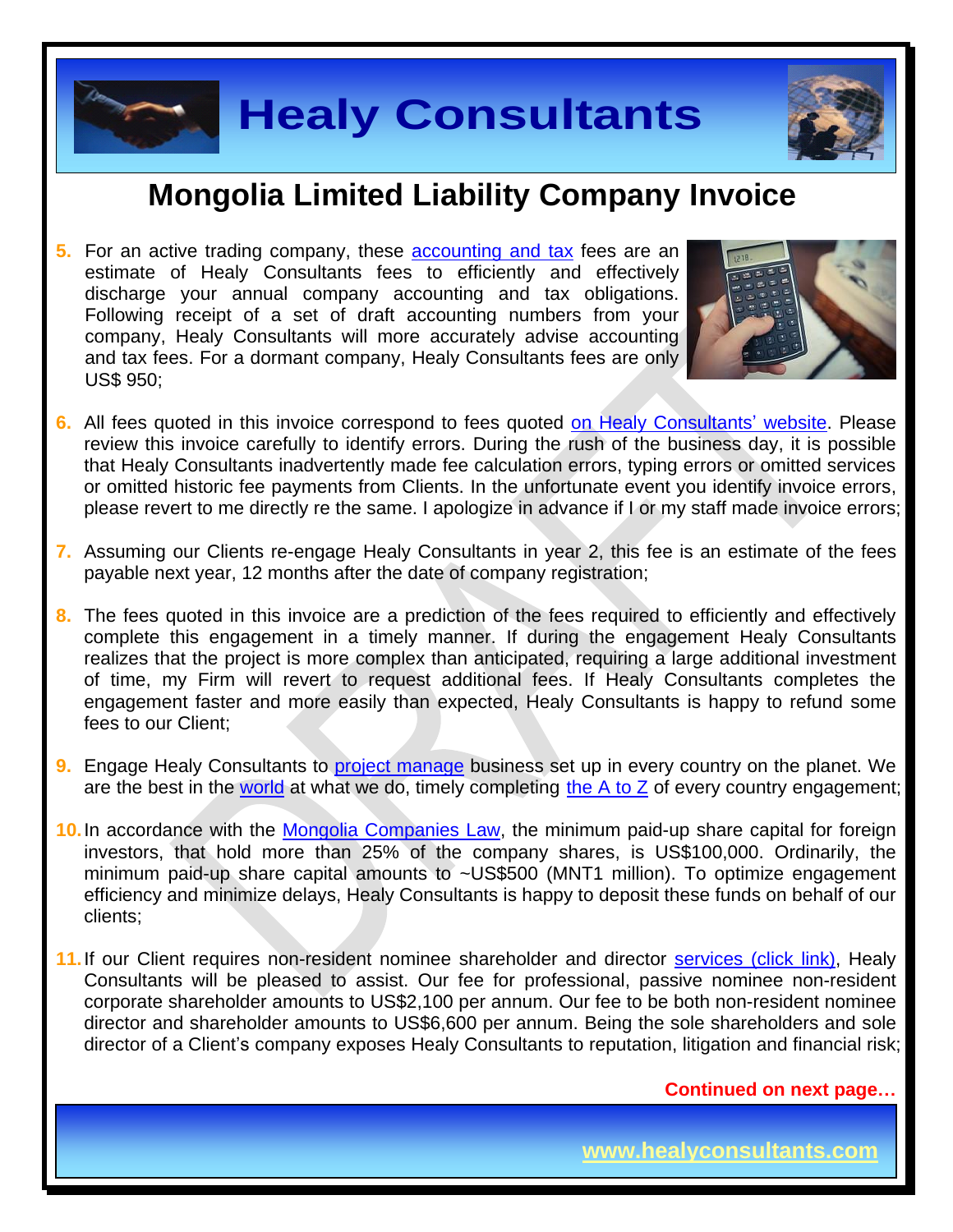



### **Mongolia Limited Liability Company Invoice**

**12.** If our Client and Healy Consultants properly plan this engagement, our Clients' will *not* have to travel during this engagement. Healy Consultants will efficiently and effectively complete company registration and corporate bank account opening in a timely manner without our Client presence. Instead, our Client will need to **i)** sign and get documents legalized in the embassy in their country of origin and **ii)** courier the originals to Healy Consultants office;



- **13.** Some of our Clients request Healy Consultants to provide temporary shared [office space](http://www.healyconsultants.com/virtual-office/) for 6 months until their preferred business premises is found. If your Firm requires this service, our onetime fee is US\$950. Monthly rental thereafter is paid directly to the landlord, independently of Healy Consultants;
- **14.** If required, Healy Consultants will act as your Mongolian company secretary, for which our annual responsibilities include **i)** preparing and filing the legal annual return; **ii)** securely maintaining company records; **iii)** liaising with the Mongolian government on our Client's behalf; **iv)** legal filing of changes of company structure; and **v)** reminding our Client of statutory deadlines. Our fees for the same amounts to US\$1,100 per year;
- 15. If required, Healy Consultants will be pleased to assist your firm to secure employee visa approvals. Our fee is US\$4,950 for the first employee, US\$3,950 for the second employee, US\$2,950 per employee thereafter. Our employee visa fees includes preparation of a quality visa application and submitting to the correct Government immigration officers. The Government enjoys ultimate power of approval of visa applications. Consequently, guaranteed success is outside of Healy Consultants' control. What is inside our control is the preparation and submission of a high quality immigration visa application that maximizes the likelihood of visa approval;
- **16.** Monthly, quarterly and mid-year Government tax obligations include monthly and quarterly payroll reporting, VAT and corporation tax return filing. If you need our help, Healy Consultants can complete monthly Government reporting for a monthly fee of US\$860. Healy Consultants monthly support will include i) receive in dropbox the monthly invoices from our client ii) label monthly bank statement transactions iii) preparation and submission of VAT returns and iv) submission of monthly employee payroll reporting;
- **17.** Depending on our Client's business and nationality, the Mongolia Government may require a special regulatory license to carry on your business in the country. Healy Consultants will assist our Client secure license approval; there may be additional engagement fees. However, the Government enjoys ultimate power of approval of company registrations and business licenses;

**Continued on next page…**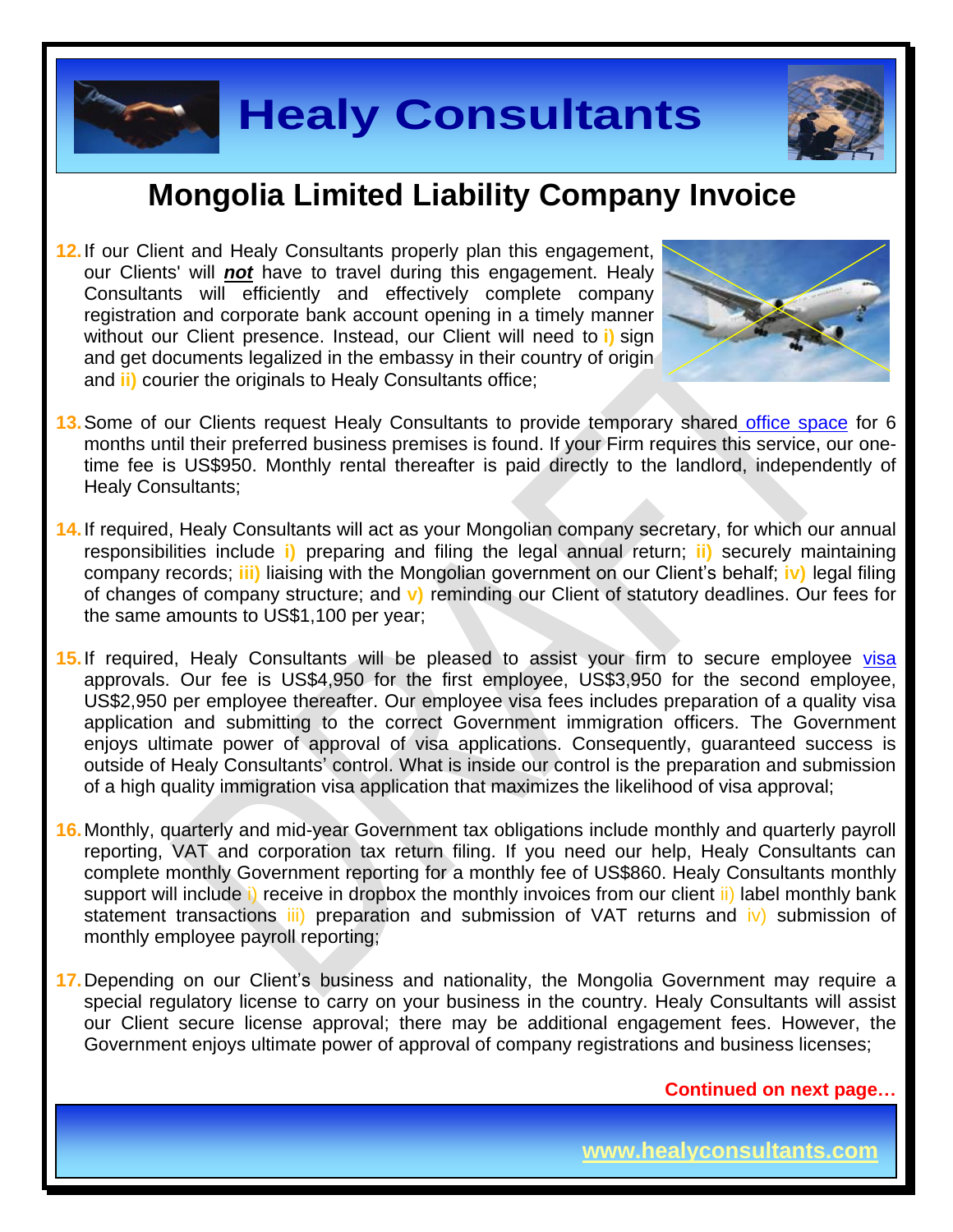



## **Mongolia Limited Liability Company Invoice**

- **18.**Some of our Clients' require an [immediate country solution.](http://www.healyconsultants.com/turnkey-solutions/) With this strategy, within a day Healy Consultants can supply our Client **i)** an existing dormant Mongolia company number and **ii)** an already approved Mongolia corporate bank account number and **iii)** a business address. Turnkey solutions are attractive to those entrepreneurs who wish to immediately close a country deal, sign a contract or invoice a customer;
- **19.** During the engagement, shareholders and directors' documents may need to be translated into the local language; before the Government and Bank approves company registration and corporate bank account opening respectively. Consequently, our Client should budget for possible additional translation and embassy attestation fees. Either our Client or Healy Consultants can complete this administrative task;

As always, Healy Consultants will negotiate with all third parties to eliminate or reduce additional engagement costs. For transparency purposes, all third party fee payments will be supported by original receipts and invoices. Examples of possible third party payments include **i)** embassy fees **ii)** notary public costs **iii)** official translator fees;

- **20.** It is important our Clients are aware of their personal and corporate tax obligations in their country of residence and domicile. Let us know if you need Healy Consultants help to clarify your local and international annual tax reporting obligations;
- **21.** As stipulated on our **[business website](http://www.healyconsultants.com/)** and in section 3 of our engagement letter, Healy Consultants will only commence the engagement following **i)** settlement of our fees and **ii)** completion and signing of our legal engagement letter;
- 22. Healy Consultants will only incorporate your company after 75% of [due diligence documentation](http://www.healyconsultants.com/due-diligence/) is received by email. Healy Consultants will only open a corporate bank account after 100% of the Client's original due diligence documentation is received by courier;
- **23.** During the annual renewal engagement with our Client, our in-house [Legal and Compliance](http://www.healyconsultants.com/about-us/key-personnel/cai-xin-profile/)  [Department \(click link\)](http://www.healyconsultants.com/about-us/key-personnel/cai-xin-profile/) reviews the quality and completeness of our Client file. Consequently, Healy Consultants may revert to our Client to ask for more up to date [due diligence documentation;](http://www.healyconsultants.com/due-diligence/)
- **24.** To assist our Clients to minimize foreign exchange costs, we offer the payment in SG\$, Euro, Pounds or US\$. Kindly let me know in which currency your Firm prefers to settle our fees and I will send an updated invoice, thank you;

**Continued on next page…** 25. Some of our Clients' engage Healy Consultants to [recruit \(click link\)](http://www.healyconsultants.com/corporate-outsourcing-services/how-we-help-our-clients-recruit-quality-employees/) local employees. We have a lot of experience in this area and we are quite skilled at securing quality candidates for our Clients';